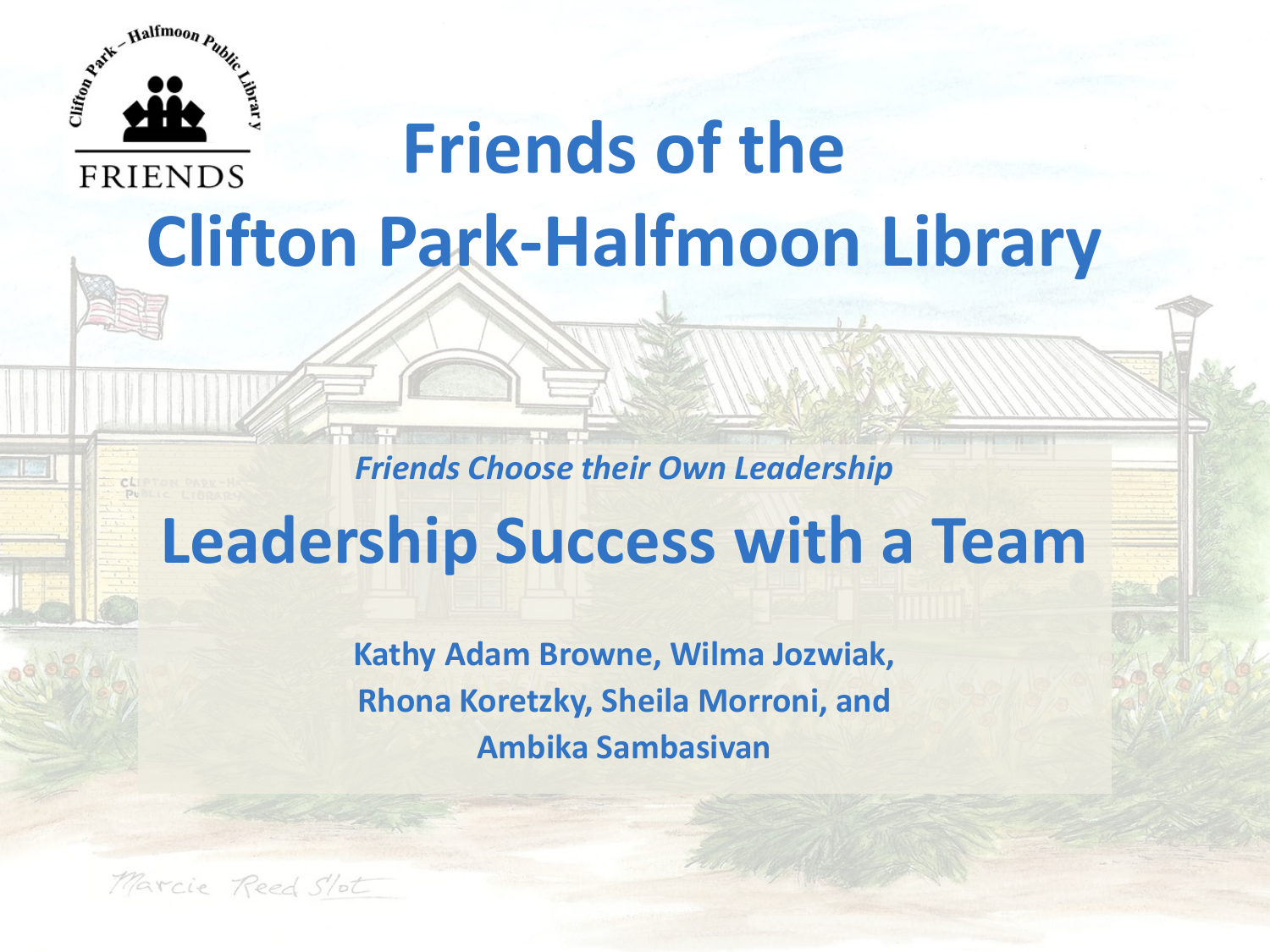## **Presenters and Collaborators**

- **The Leadership Team**
	- **Kathy Adam Browne**
	- **Wilma Jozwiak**
	- **Rhona Koretzky**
	- **Sheila Morroni**
	- **Michele Gorab (January 2018)**
- **Our wonderful Retreat Facilitator**
	- **Ambika Sambasivan (Fruitfly Consulting)**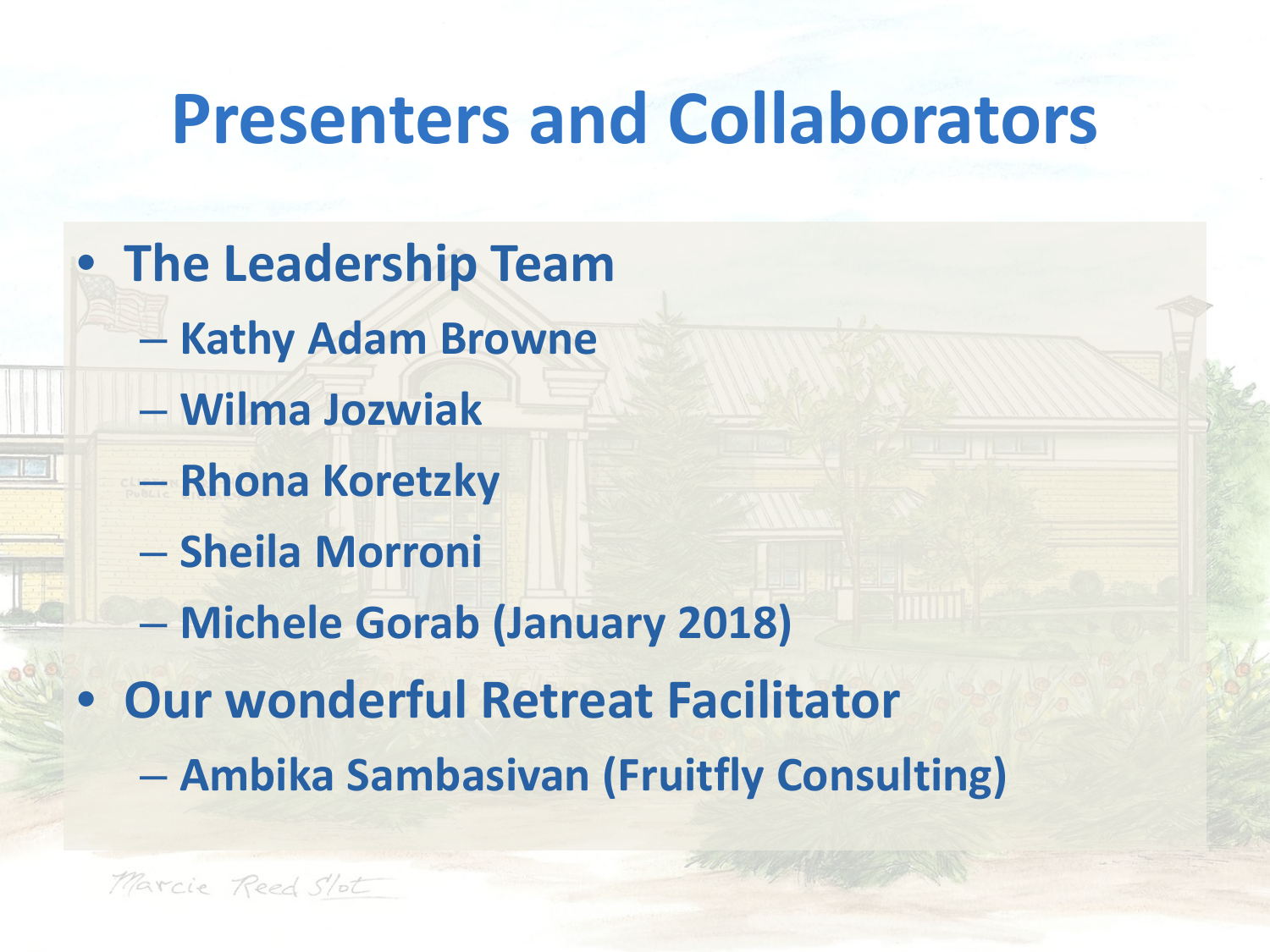## **How we were - CPHL Friends 2000**

- **Books for Babies**
- **Get Out the Vote**
- **Outreach**
- **Limited Proctors Ticket sales**
- **Travel**
- **Used Book Sales**
- **Basic website**
- **Basic email marketing**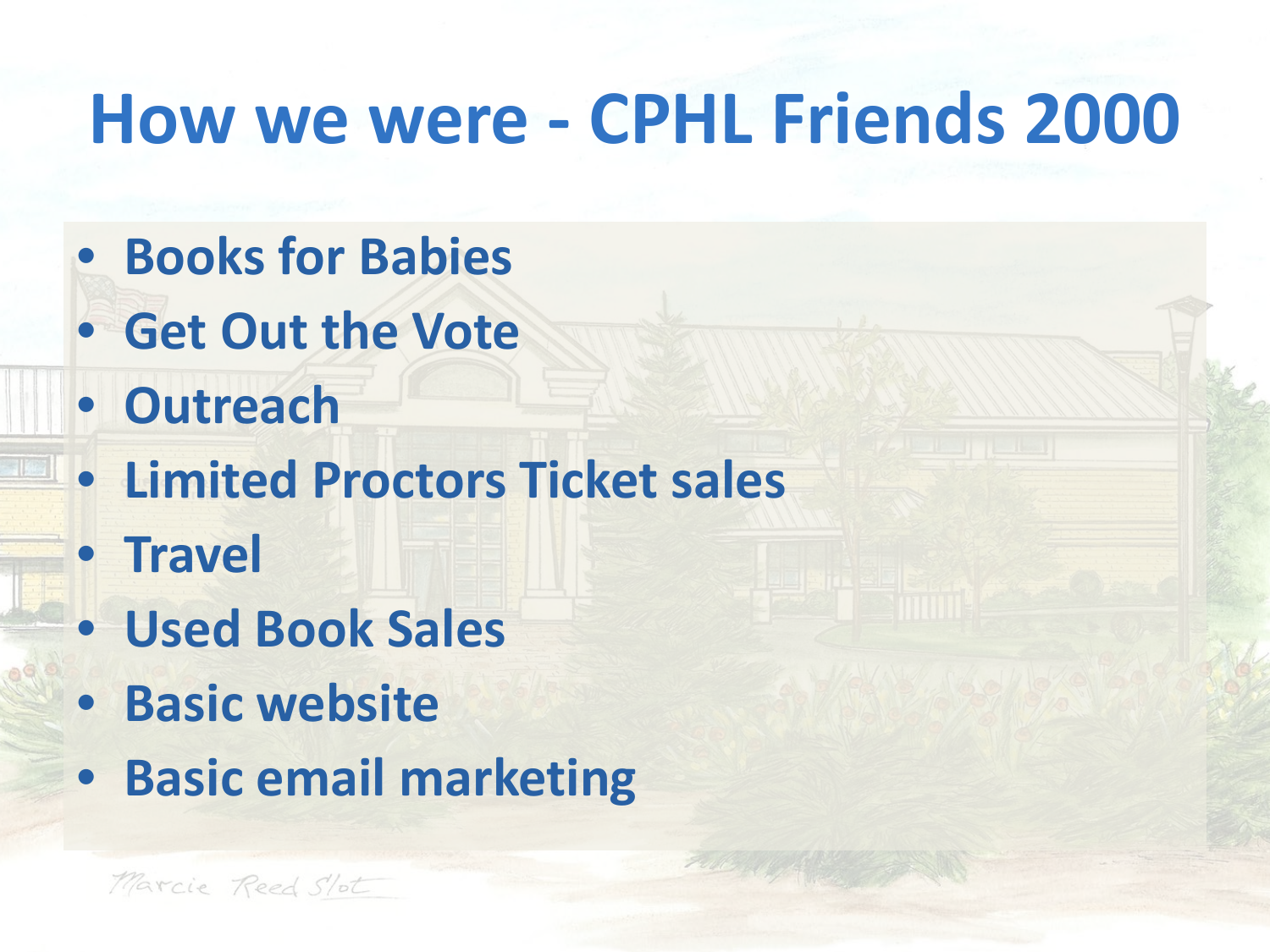## **CPHL Friends: 2015**

- **Battle of the Books**
- **Books for Babies**
- **Extensive Proctors Ticket sales**
- **Get Out the Vote**
- **Outreach**
- **Travel**
- **Used Book Sales**
- **Increased Hospitality**
- **Two Towns – One Book community read**
- **Crossing Cultures events**
- **Junior Friends of the Library**
- **Interactive website**
- **Sophisticated use of email marketing**
- **Social media engagement**
- **Community scholarships**

#### *What's the same?*

*… Board Members still have complex lives…*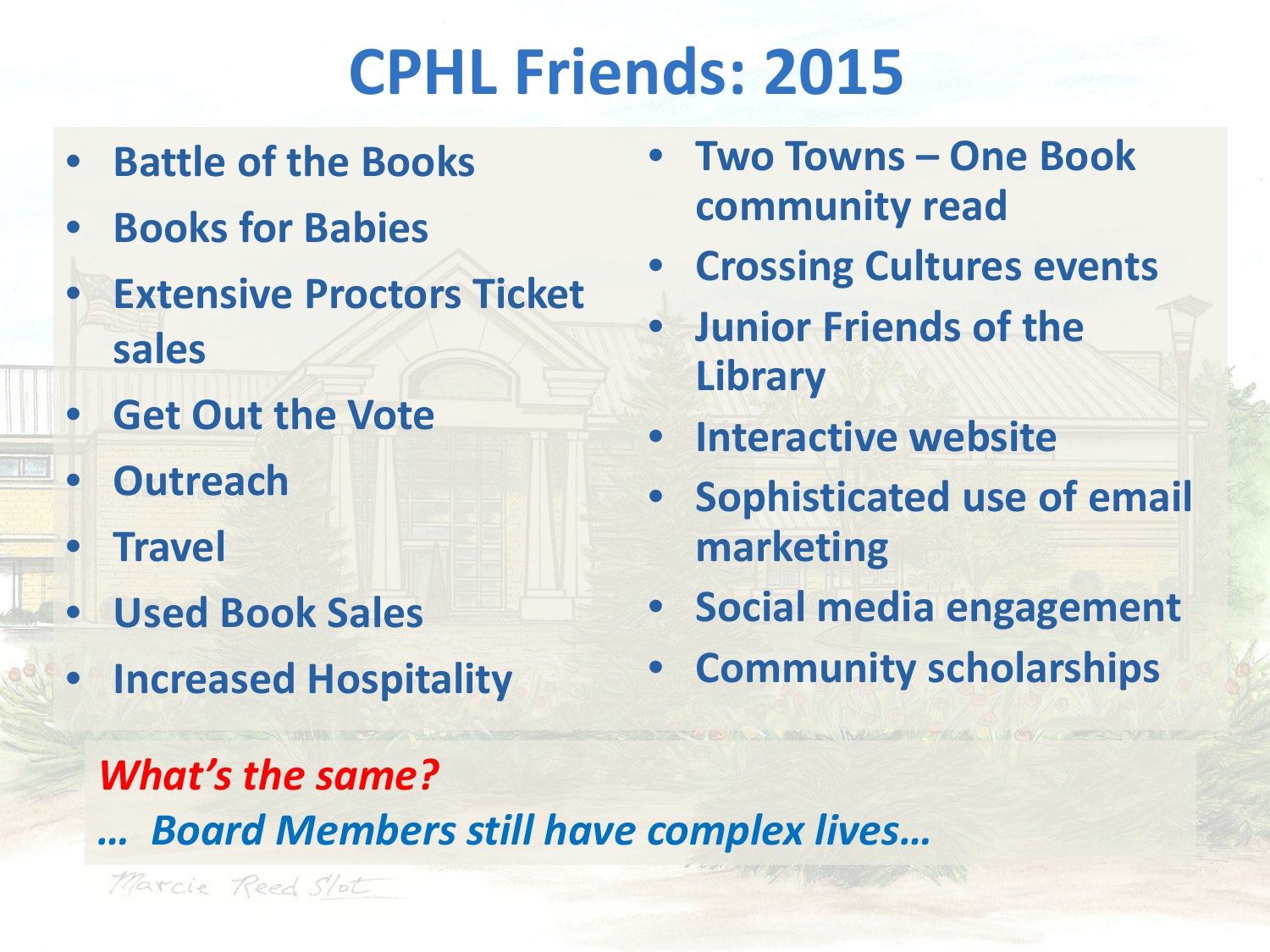## **For the President, it was getting to be too much …**

<u> Participation de la proprieta de la p</u>

Marcie Reed Slot

CLIPTON PARK-HA PUBLIC LIBRARY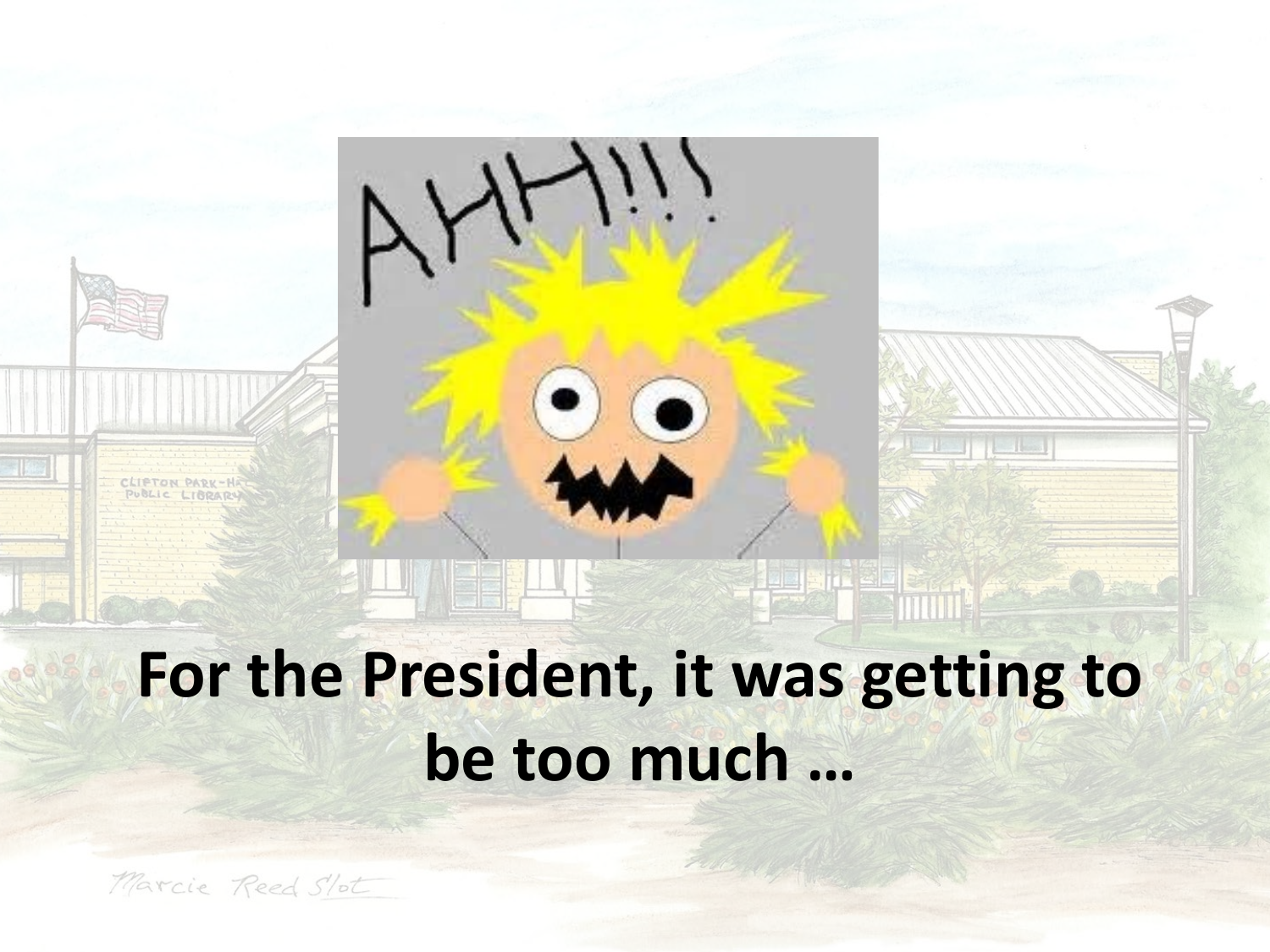## **Things We Had Tried . . .**

- **Instituted a two-year term limit to eliminate the dreaded "President for life" phenomenon**
- **Added Past President and President-Elect positions**
	- **Past President provided support for the first year of a President's two-year term**
	- **President-Elect "shadowed" the President for the two years before rising to the role of President**
	- **This model was in effect for two terms**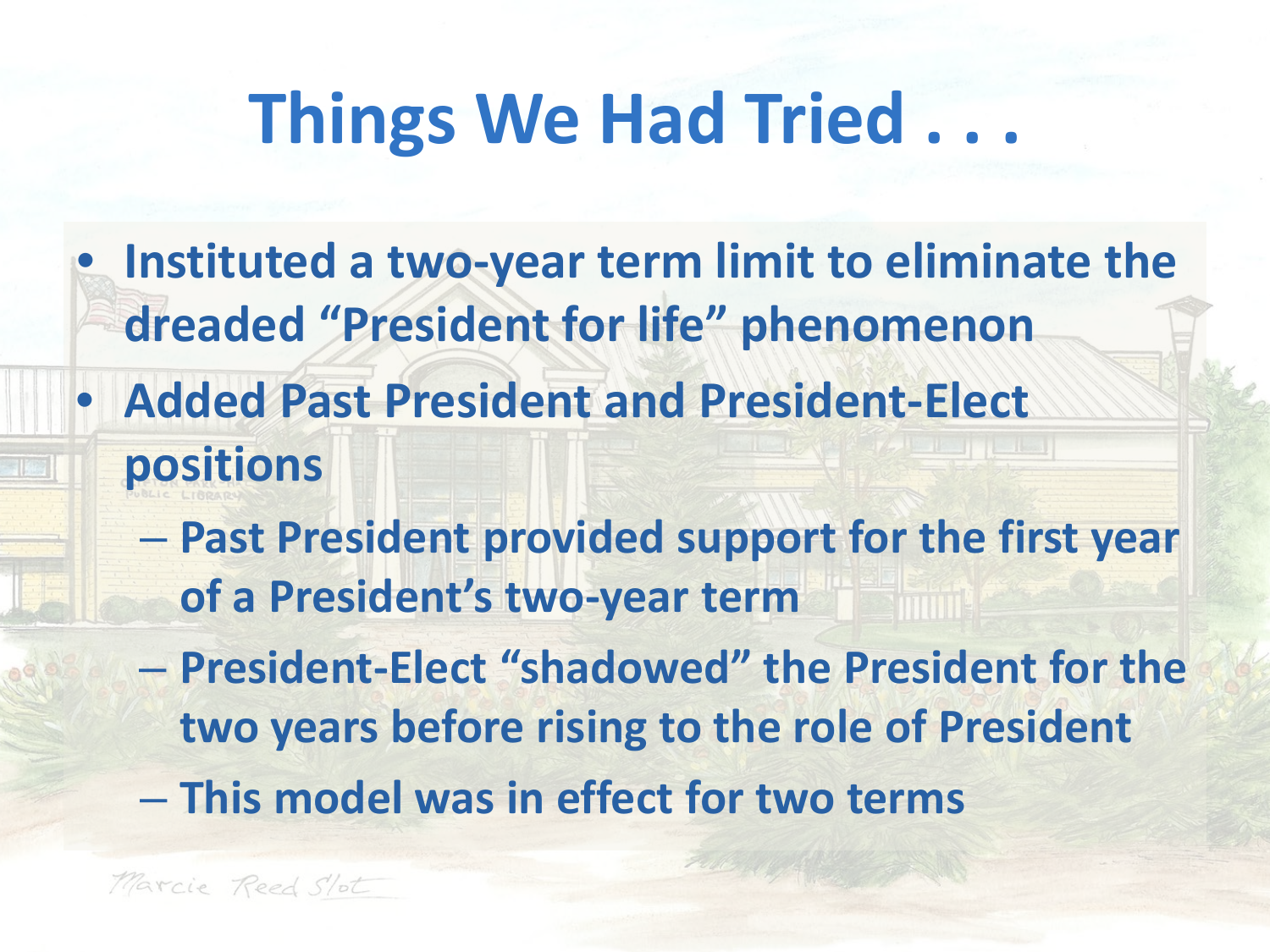## **What we learned**

- **PRO The Past President/President/President Elect model helps get people up to speed CON The model did little to reduce the stress and burden of the Presidency:**
- **The need to "be present" for so many activities**
- **Being the sole primary "point" or contact person for so many different people**
- **Even with support from the Past President, being the one finally responsible for major issues**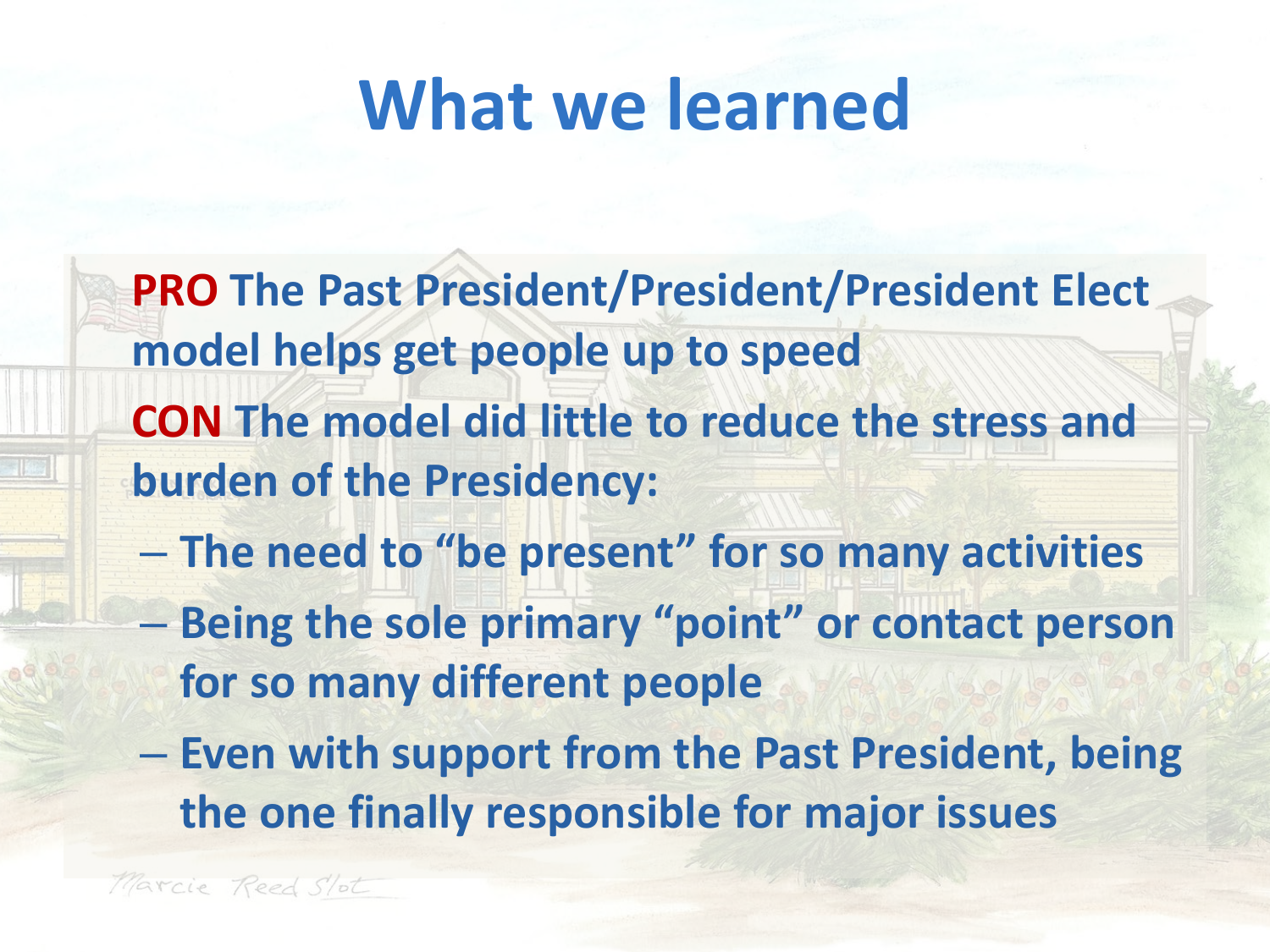### **When it all came to a head …**



- **President Elect chose not to assume Presidency**
- **Current President was unable to continue**
- **No other Board member was prepared assume to Presidency**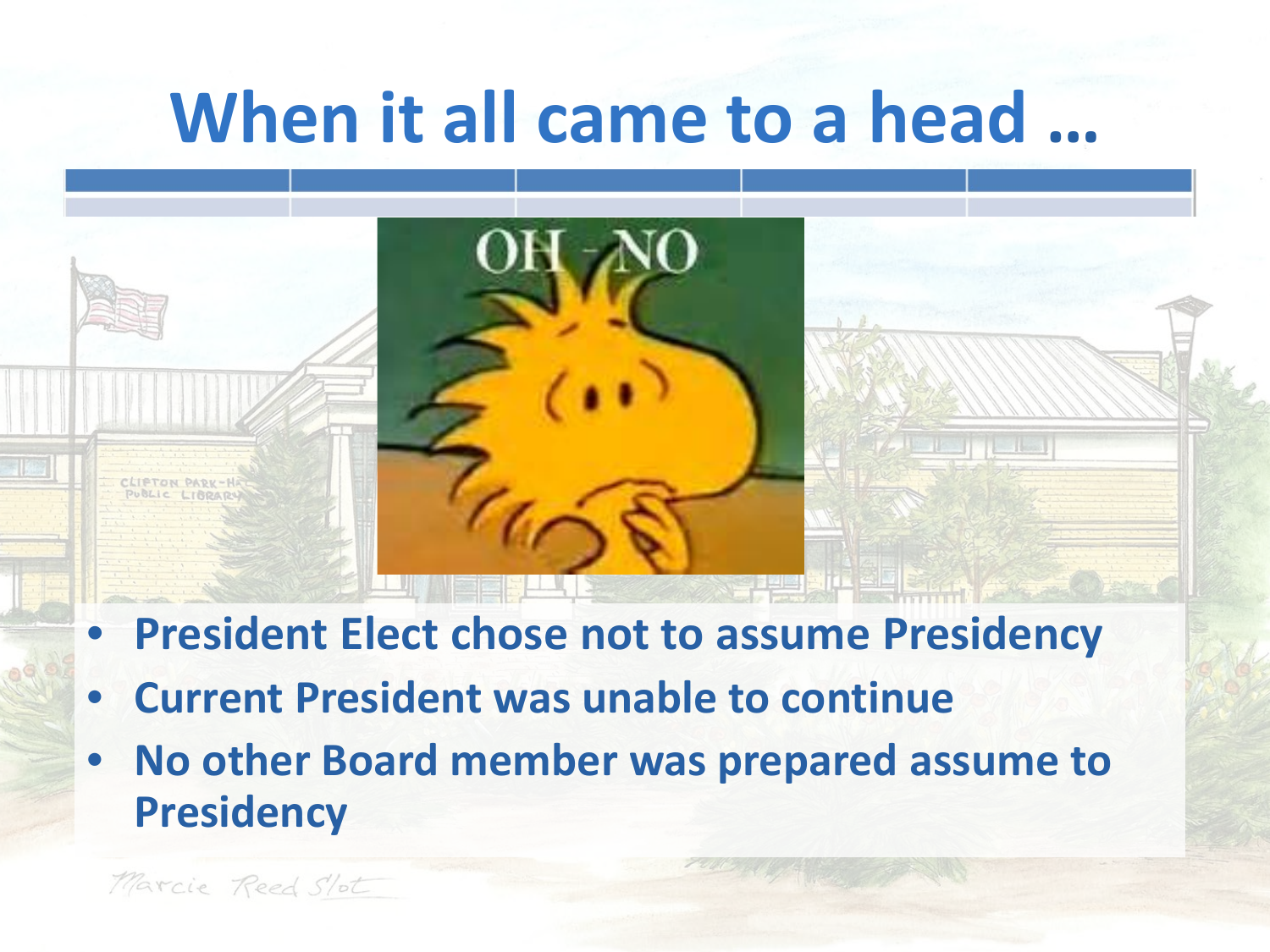## **Exploring the Issues**

#### **The FOL Board decided to:**

- **Approach this as a Critical Moment (not crisis moment) and opportunity to:** 
	- **1. Examine what we were doing and why, and**
	- **2. Determine its alignment with Library Mission (Library was undergoing long-range planning process)**
- **Become more proactive rather than reactive**
- **Seek professional facilitation for the process**

Marcie Reed Slot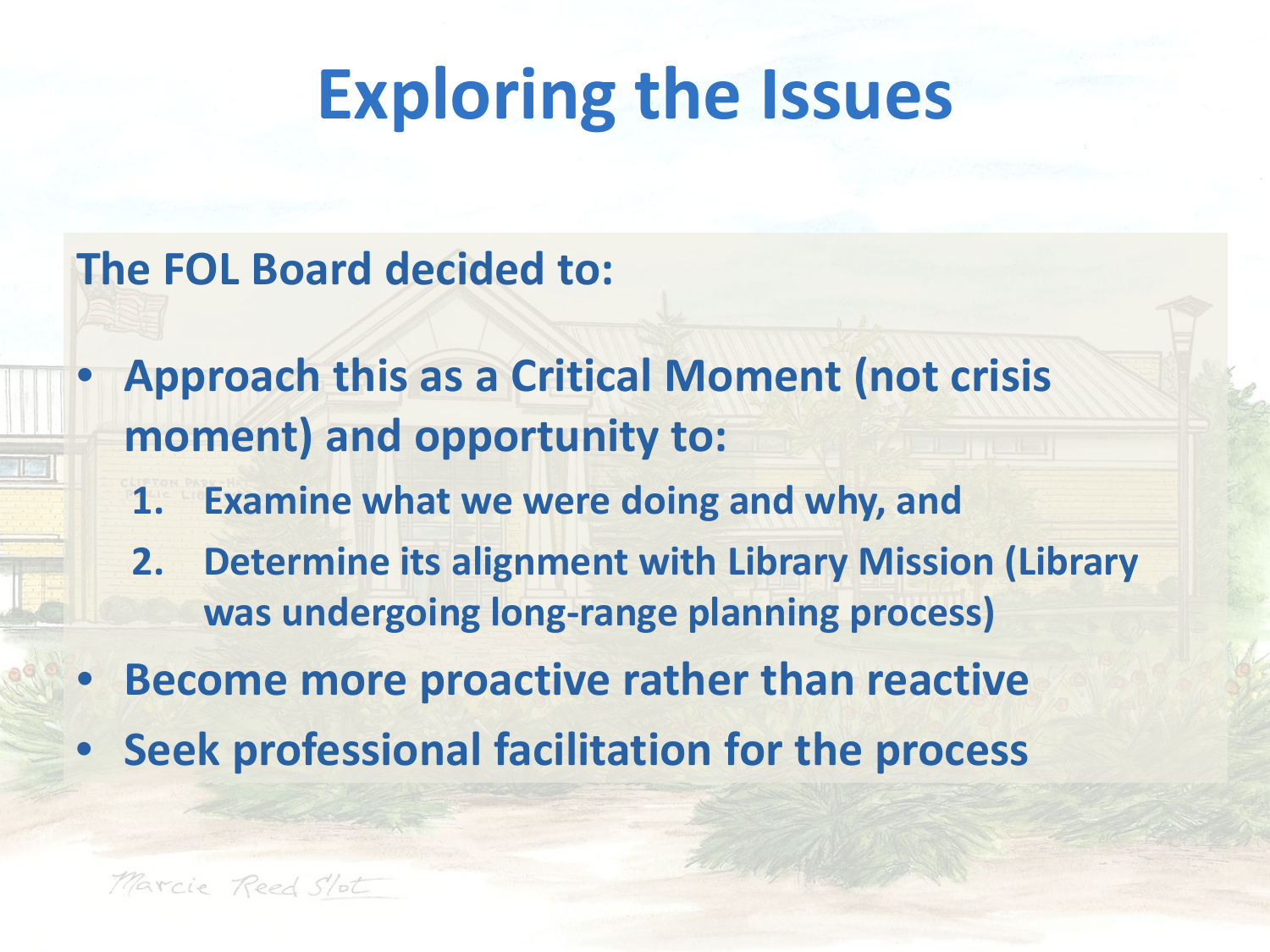## **Choosing a Facilitator**

#### **Critical attributes:**

- **Respectful of group culture**
- **Flexible**
- **Skillful in drawing out participants**
- **Ability to synthesize and present outcomes**

#### **Our choice: Ambika Sambasivan of Fruitfly Consulting**

Marcie Reed Slot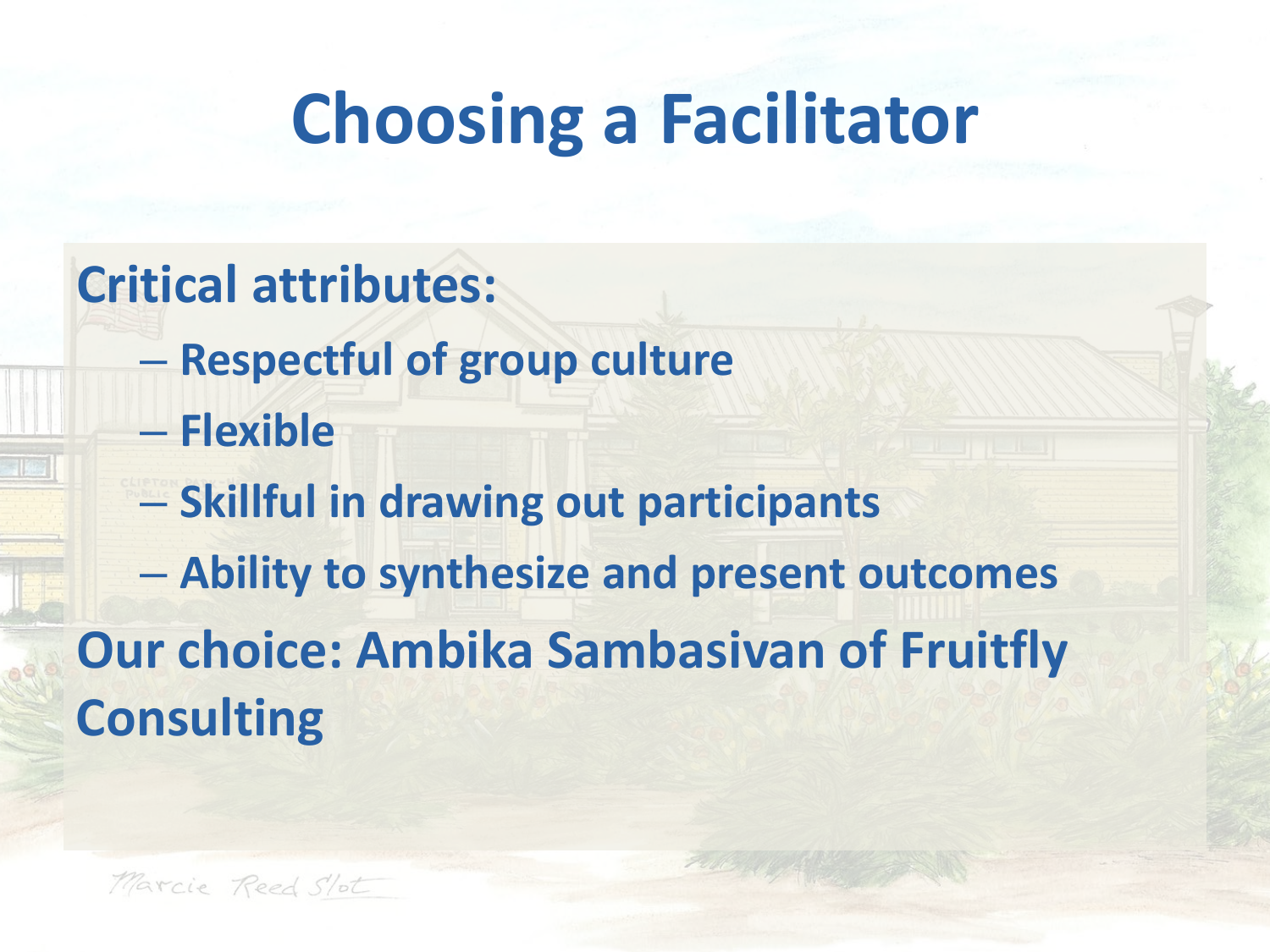## **Consulting GOAL**

- **Initiate process of developing a longer-term vision - 'proactive' rather than "reactive" planning**
- *<u><b>* ◆ Stimulate discussions regarding division of</u> **responsibility between Library and FOL**
- **Create a 'safe space' to discuss and prioritize current FOL programs/activities in relation to organizational mission**
- **Encourage examination of why potential candidates reject role of President (issues underlying the leadership crisis)**
- **Initiate discussions about 'ideal' qualities and skills to fulfill FOL Presidency (to address the lack of succession planning)**

**Stimulate development of interim leadership solutions**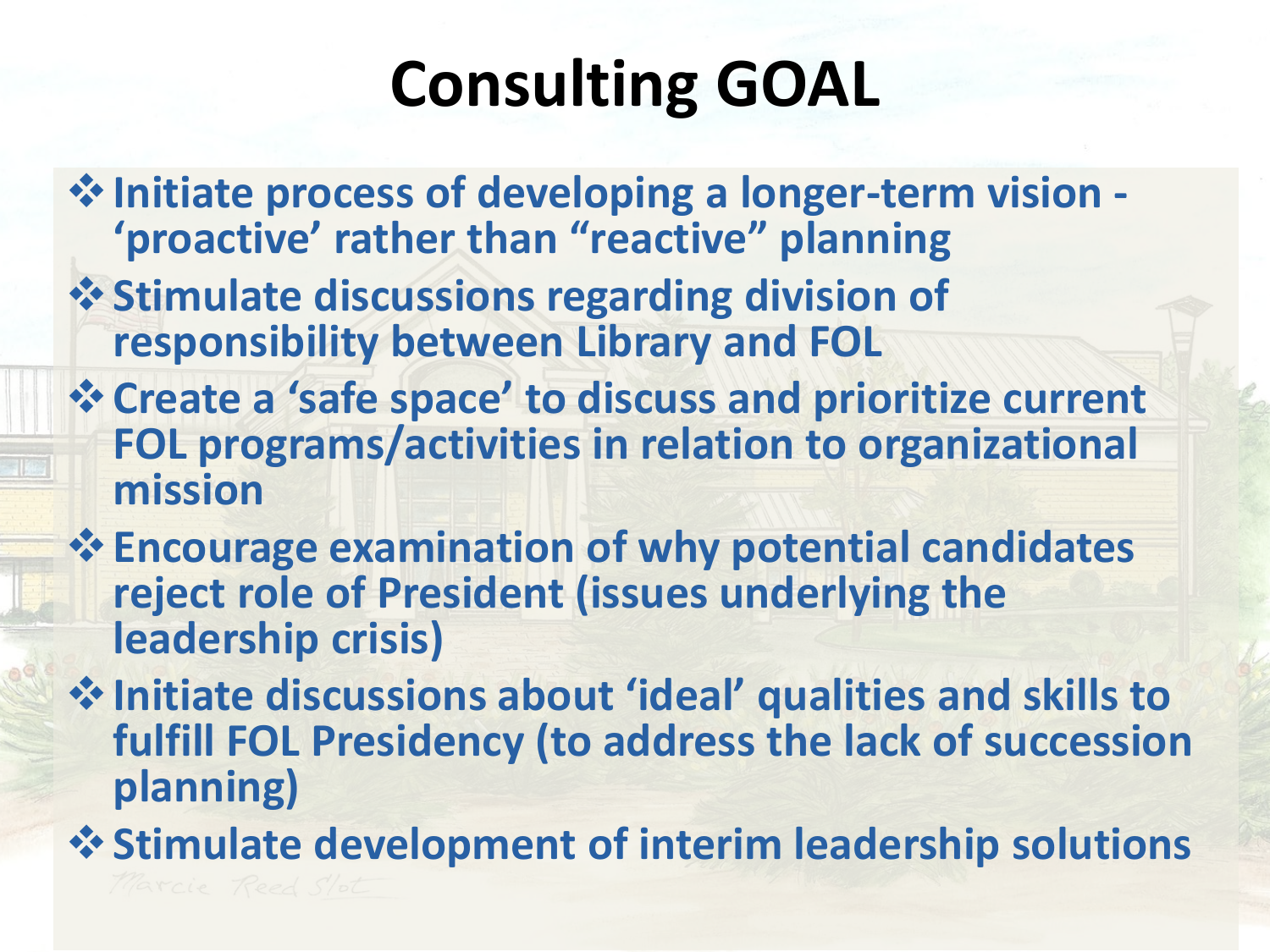### **Two-session process and debrief**

- **Structured and focused**
- **Minimized distractions**
- **Productive exercises**
	- **Visuals to assist thought processing**



#### **Good facilitation does not offer**  *Marcie Reed Slot answers or solutions*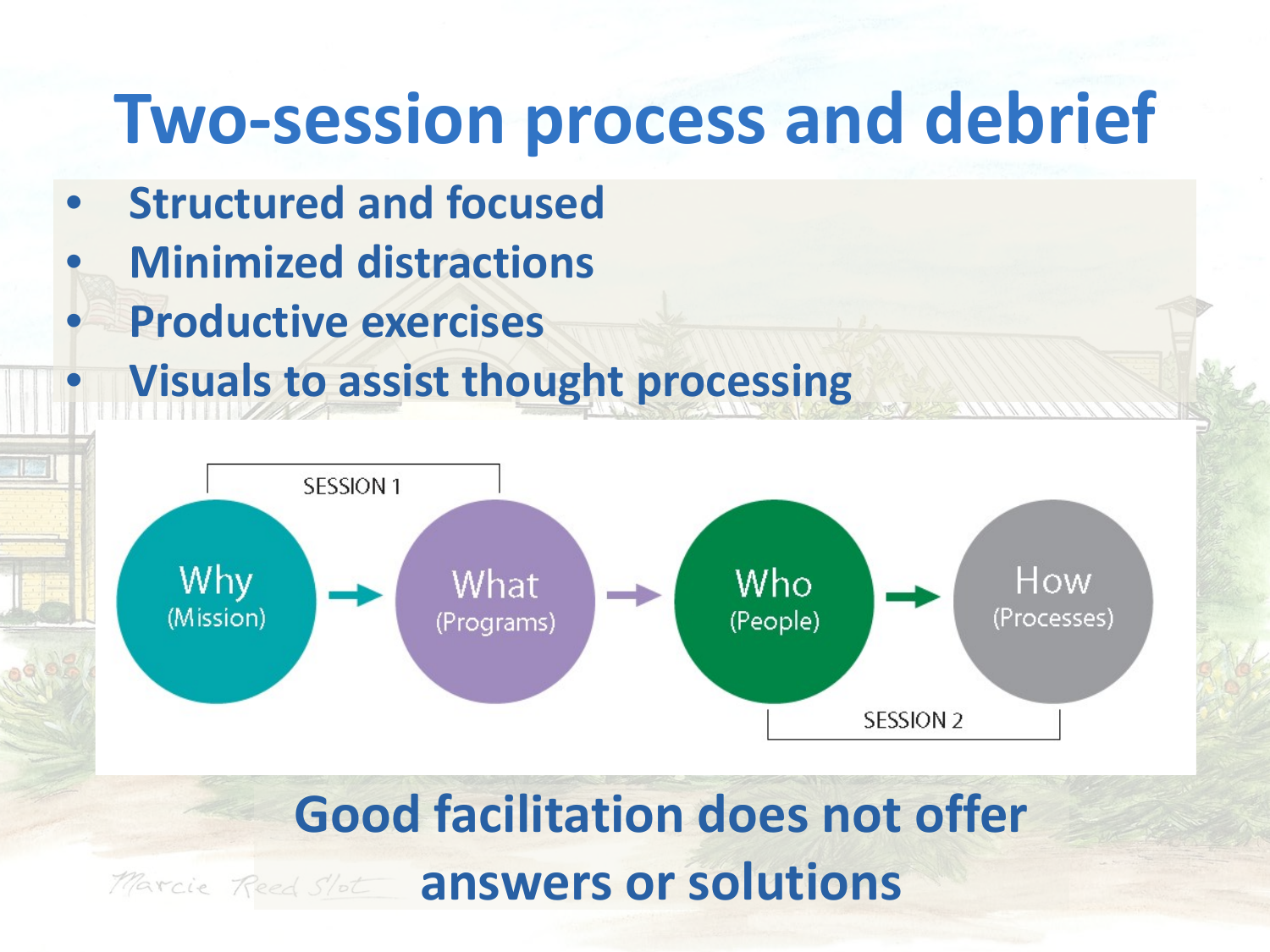**Final Facilitation Session Defining the Model – Throwing Caution to the Wind!**

• **Facilitation helped us determine that we were committed to what we were doing because it aligned with our Mission and Vision**

- **We realized that we had to change or risk losing FOL**
- **Co-Presidency still left a lot on each plate**
- **Let's get crazy – let's have a presidential team!**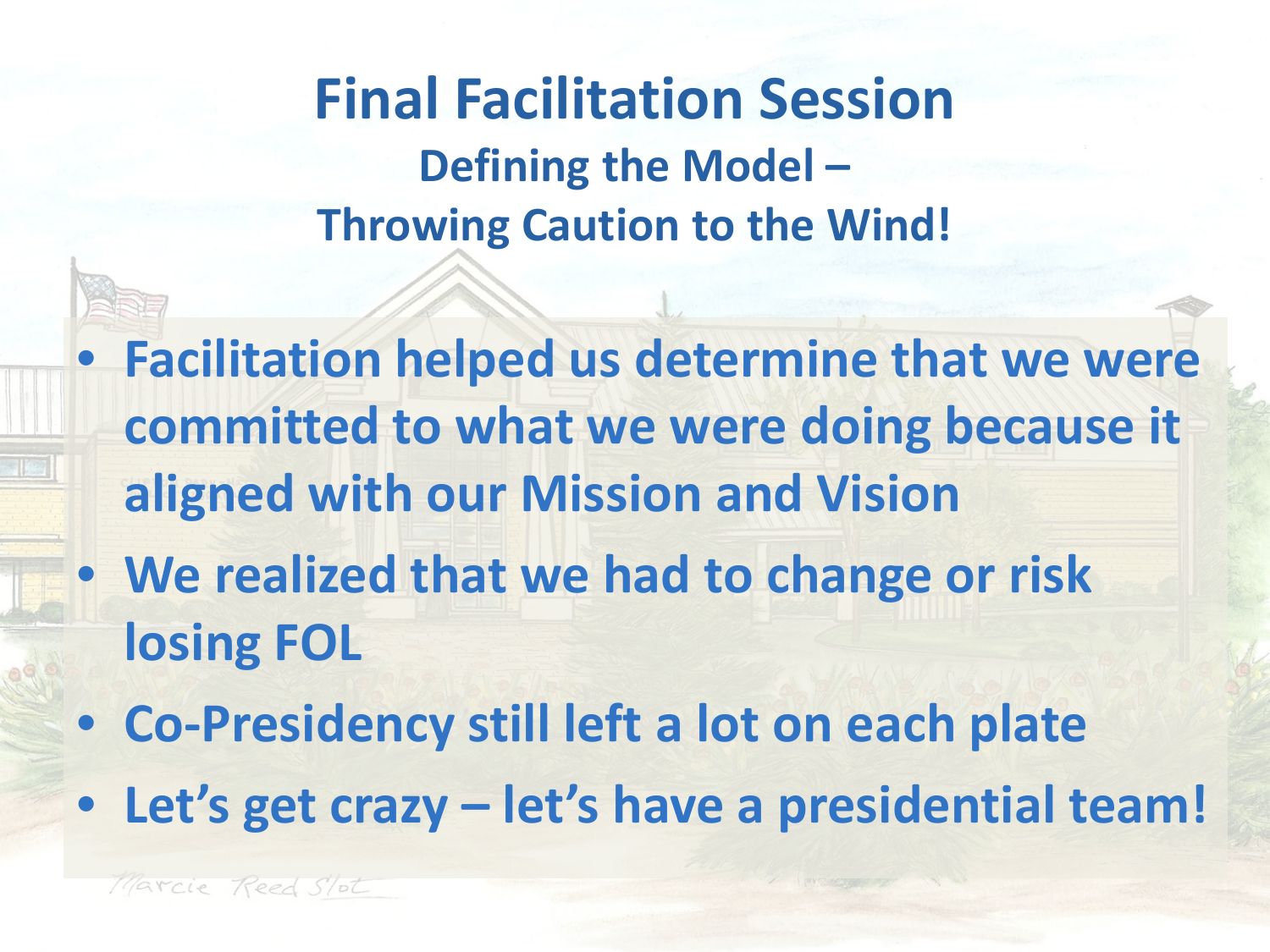## **We didn't know much yet, but we knew we needed. . .**

- **To treat the model as an experiment or pilot** • **Be flexible in our pilot year**
- **Our other Board colleagues to also be flexible**
- **To report back to the Board on the model**
- **The Board to give us feedback**

Marcie Reed Slot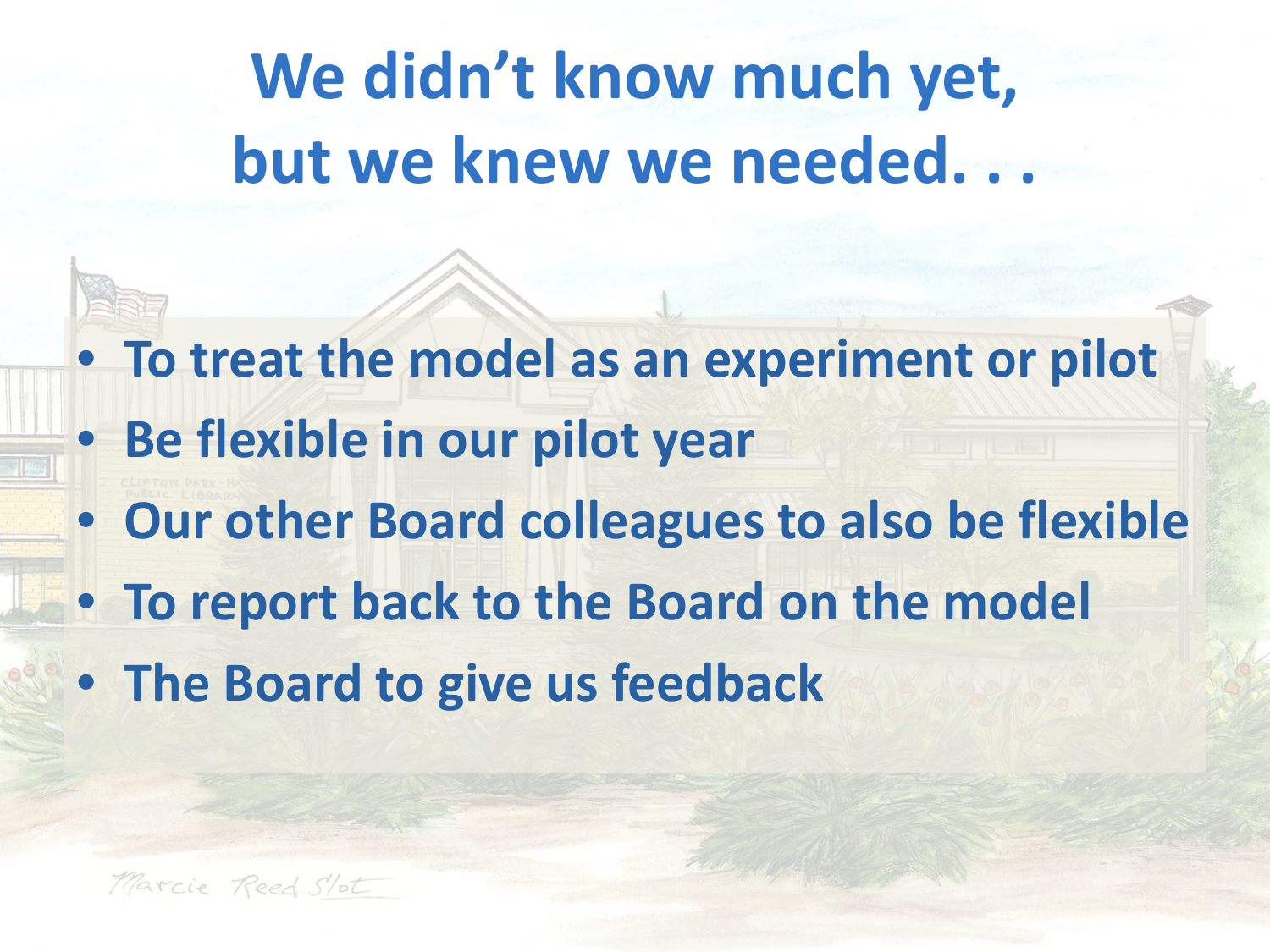## **Benefits of a President Team**

- **More minds tuned to FOL programs and issues**
- **Pre-Board meetings, as needed, to hash over important issues**
- **More people learning about more aspects of the FOL**
- **More fertile discussions about what the FOL is doing and where it is going**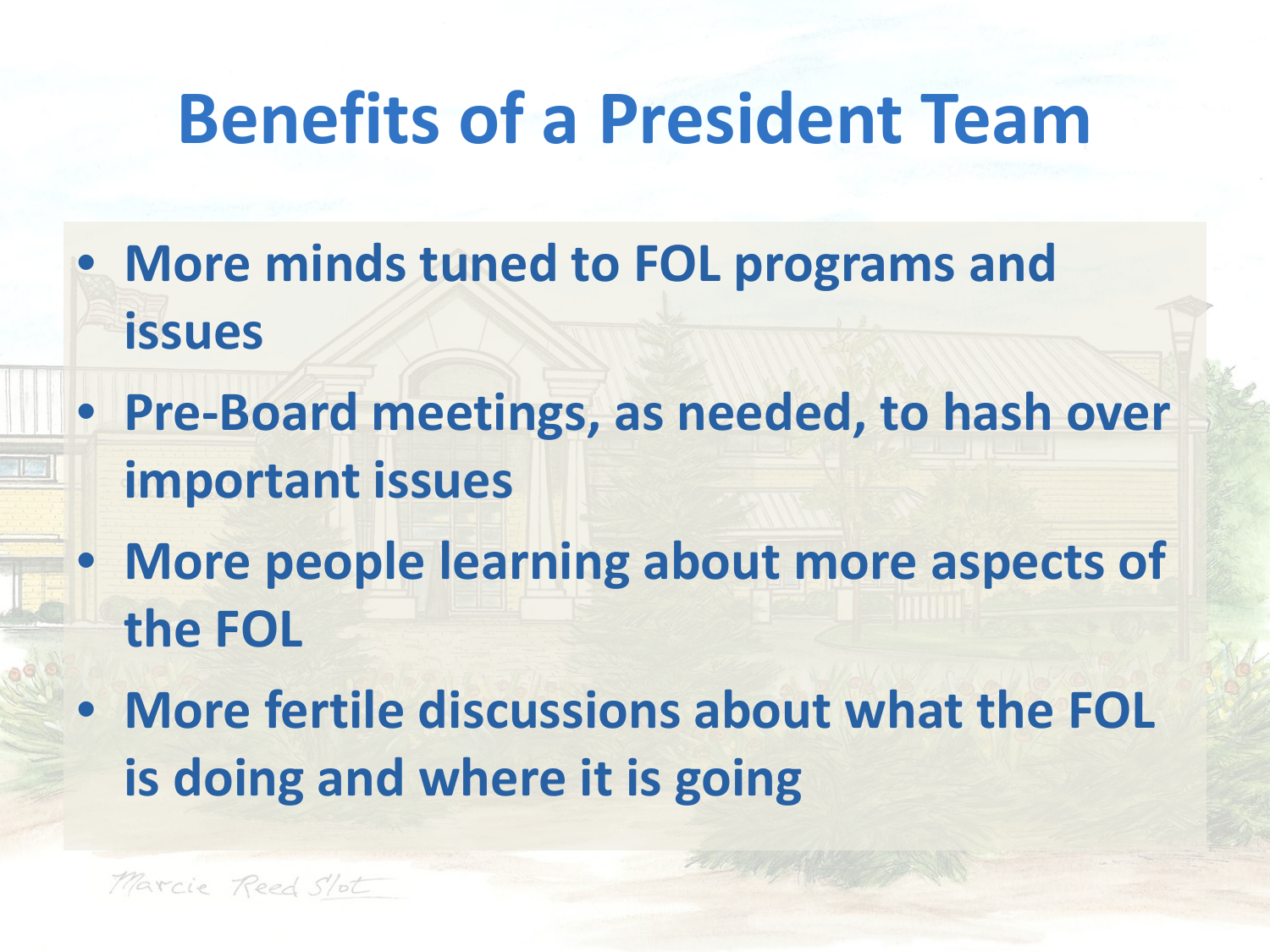## **Changes So Far**

- **Original responsibility areas of the Quads** – **Some areas ended up fitting better under a different person due to interest and expertise**
	- **Some areas ended up being more or less demanding**
- **Personnel changes**
	- **Kathy Adam Browne will step down in January and Michele Gorab will become a Quad**

Marcie Reed Slot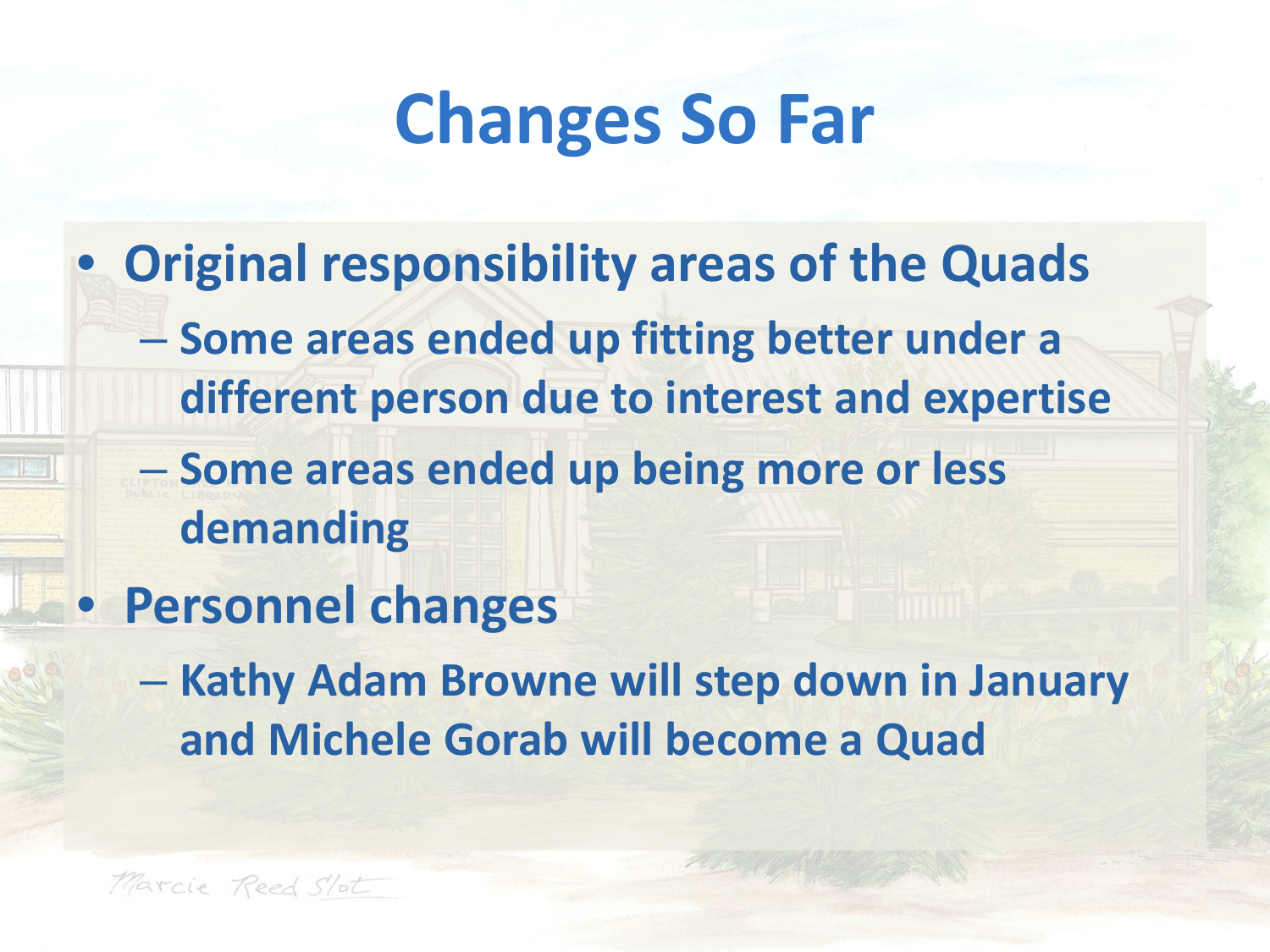## **Other Changes Post-Facilitation**

- **Simplifying - Yearly Volunteer Thank You Event discontinued due to low attendance**
- **Purchased a banner recognizing volunteers for display at the Library in lieu of event**
- **FOL Board members now attend Board of Trustee monthly meetings to better understand how the FOL may align with or assist in their work**
- **Ongoing engagement with Library staff regarding its long-range plan results to be proactive to their ideas and needs**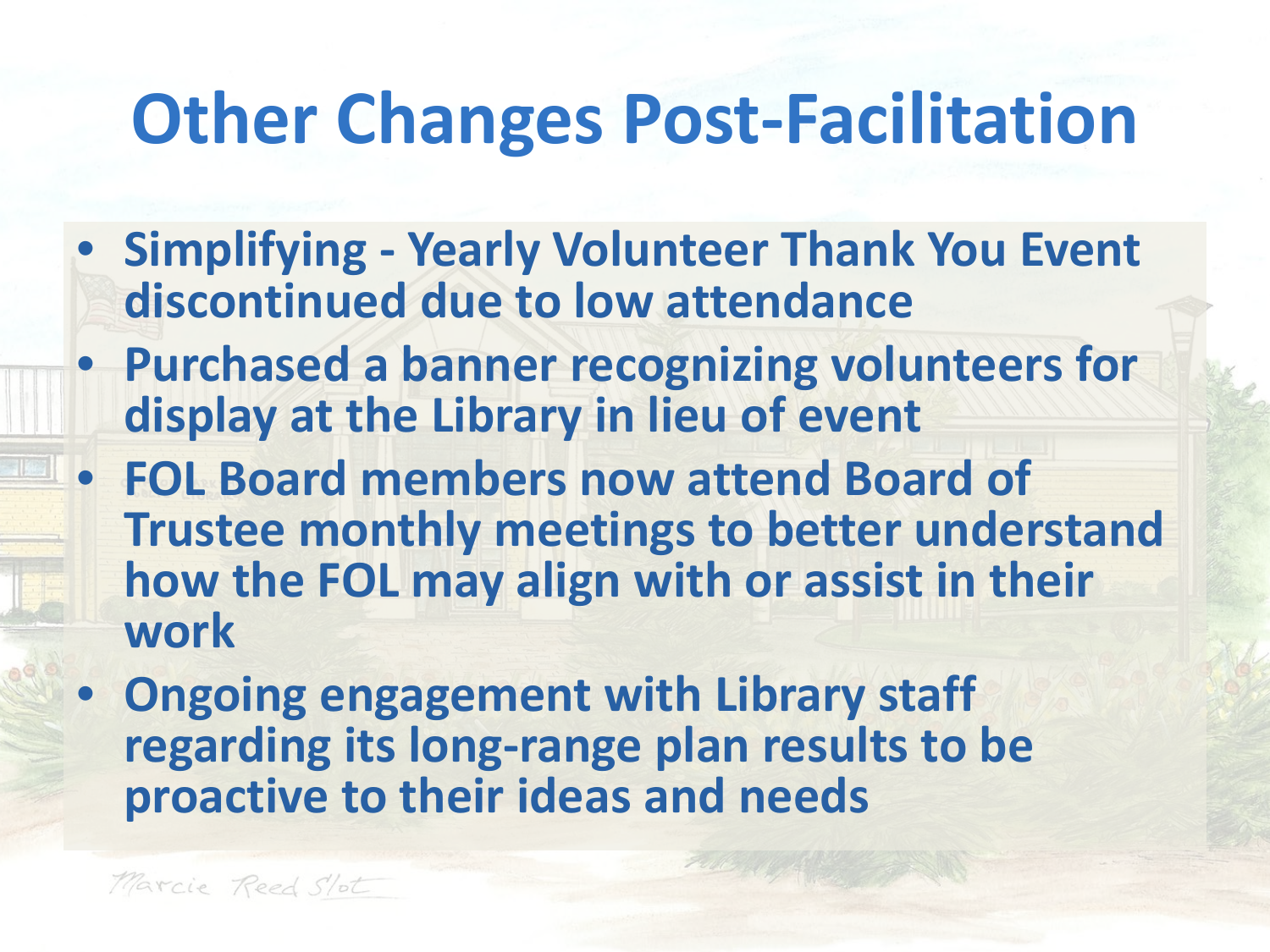# **If you're interested in a Team Leadership Model …**

- **The importance of an exploratory process**
- **The value of a neutral facilitator**
- **The critical role of flexibility on EVERYONE'S part**
- **The value of a "pilot" approach**
- **The absolute necessity of open communication**

Marcie Reed Slot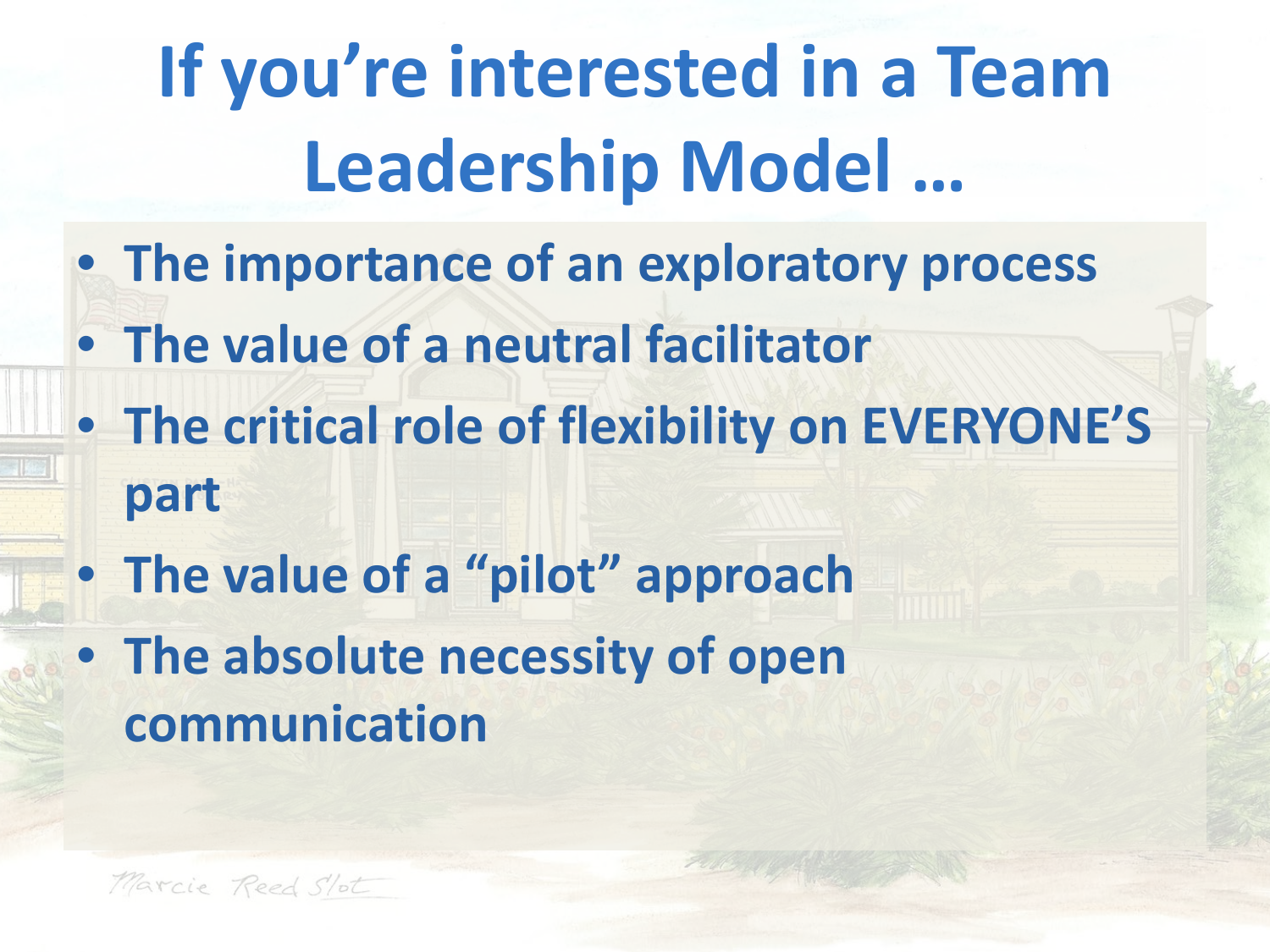**MANY THANKS to our wonderful facilitator**

**Ambika Sambasivan Fruitfly Consulting fruitflyconsulting.com ambika@fruitflyconsulting.com**

Marcie Reed Slot